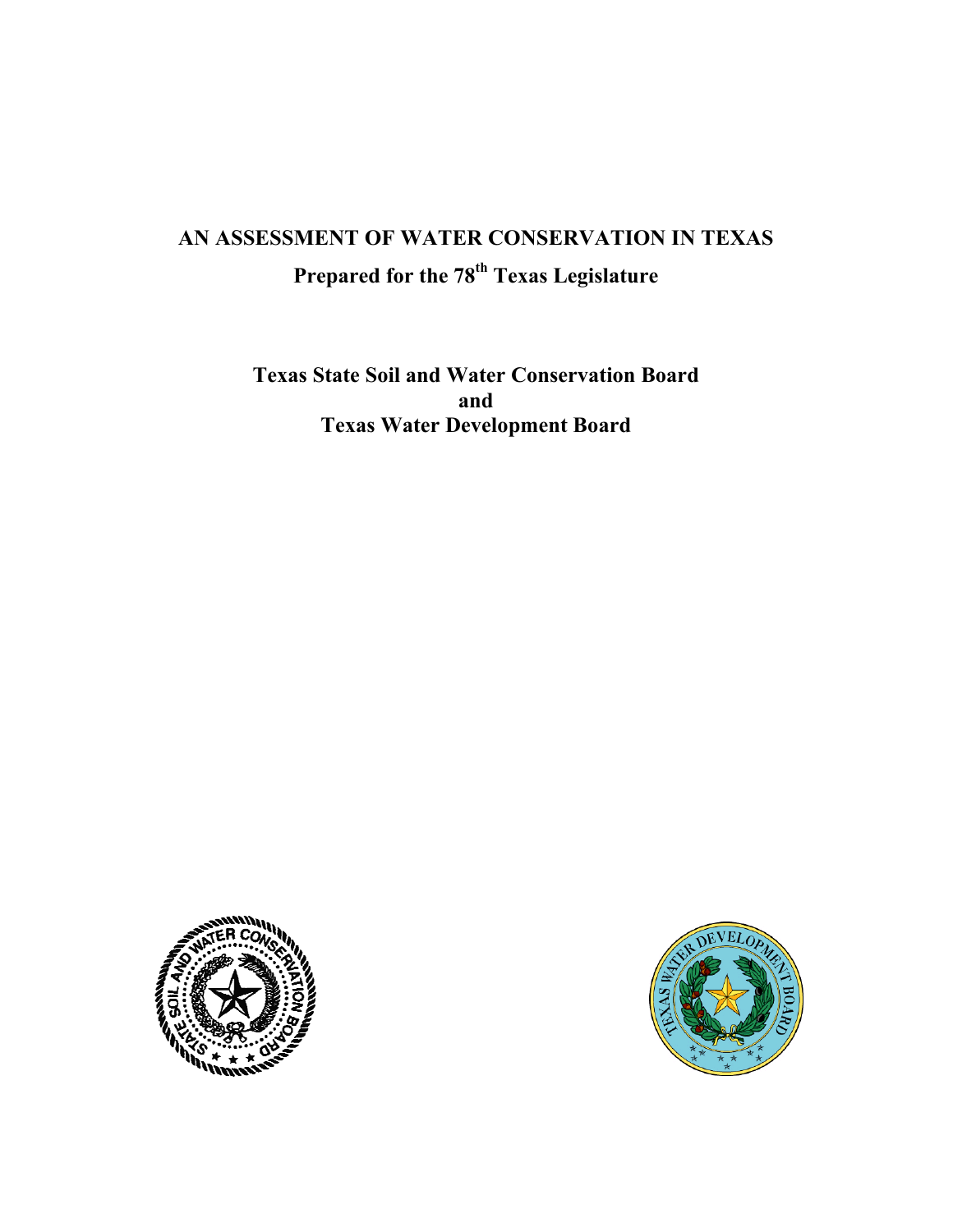# **TABLE OF CONTENTS**

# **Page**

|                                                                                                                                                                                                                                          | 3                      |
|------------------------------------------------------------------------------------------------------------------------------------------------------------------------------------------------------------------------------------------|------------------------|
|                                                                                                                                                                                                                                          | $\boldsymbol{\Lambda}$ |
| <b>3.0 MUNICIPAL WATER USE AND CONSERVATION PROGRAMS</b>                                                                                                                                                                                 |                        |
| 3.1 Municipal Water Use.<br>3.2 TWDB's Municipal Water Conservation Programs and Activities<br>3.3 Municipal Water Conservation Programs and Activities Administered                                                                     | 5<br>6<br>8            |
| <b>4.0 AGRICULTURAL WATER USE AND CONSERVATION PROGRAMS</b>                                                                                                                                                                              |                        |
| 4.1 Agricultural Water Use.<br>4.2 TWDB's Agricultural Water Conservation Programs and Activities<br>4.3 TSSWCB's Agricultural Water Conservation Programs and Activities<br>4.4 Agricultural Water Conservation Programs and Activities | 9<br>10<br>12<br>14    |
| 5.0 RECOMMENDATIONS, PROGRAMMATIC APPROACHES AND<br><b>FUNDING FOR ADDITIONAL CONSERVATION EFFORTS</b>                                                                                                                                   |                        |
| 5.1 Municipal Water Conservation Recommendations                                                                                                                                                                                         | 15                     |

| 5.1 Municipal water Conservation Recommendations             | $\overline{15}$ |
|--------------------------------------------------------------|-----------------|
|                                                              |                 |
| 5.3 TSSWCB's Agricultural Water Conservation Recommendations | -18             |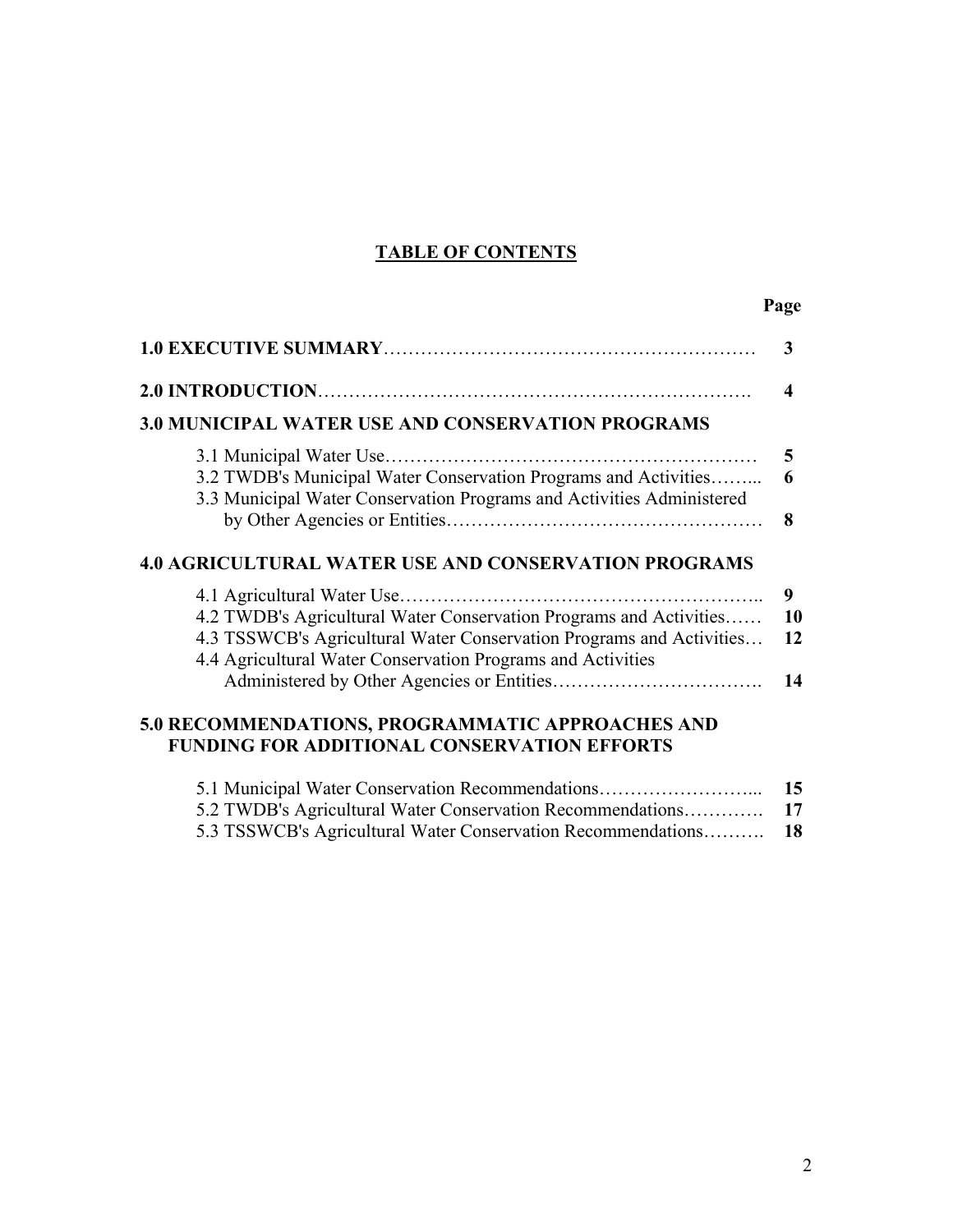#### **EXECUTIVE SUMMARY**

Senate Bill 312, 77<sup>th</sup> Texas Legislature, included a requirement that the Texas Water Development Board (TWDB) and the Texas State Soil and Water Conservation Board (TSSWCB) jointly conduct a study of the ways to improve or expand water conservation efforts, and to report their findings to the Legislature. This report has been prepared to fulfill that requirement. It discusses current and future conservation needs, existing activities and programs relating to municipal and agricultural water conservation efforts, as well as recommendations for programmatic approaches, funding and legislative changes that will further enhance opportunities for effective implementation of water conservation strategies and programs in Texas.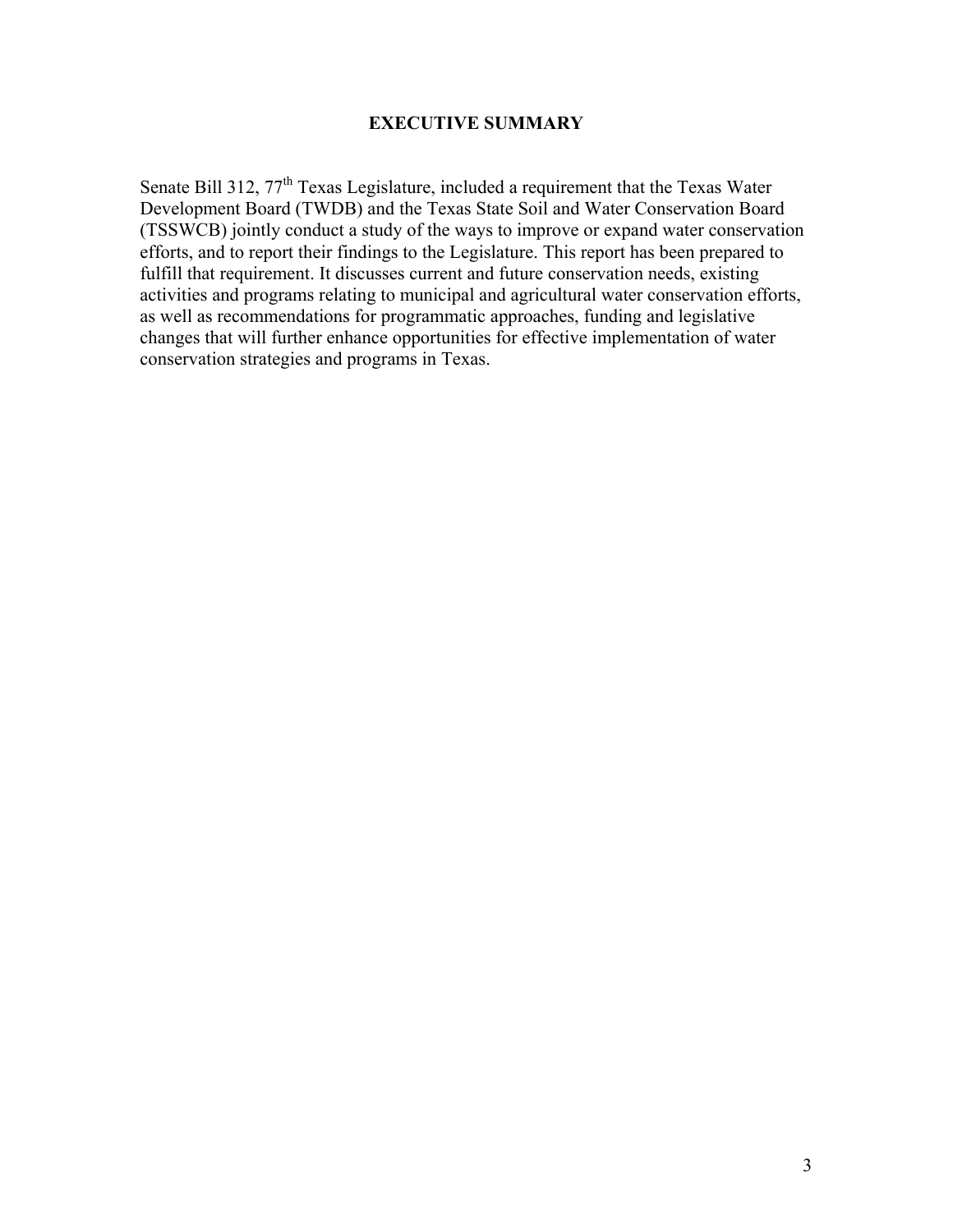#### **2.0 INTRODUCTION**

Water is a finite resource that requires careful and proactive management: the era of plentiful and inexpensive water in Texas is ending. Water conservation, sound water management strategies, and effective and adequate investment in a range of solutions are essential to meet the water demands of Texas' growing population. For example, population and water demand projections utilized in the 2002 State Water Plan indicate that 43 percent of municipal demands in 2050 will not be met in a drought with current supplies. The 2002 State Water Plan is a long-term 50-year plan designed to meet State water demands during drought conditions. It is based on sixteen Regional Water Plans which recommended a number of different water management strategies to meet future water needs, including: water demand reduction, conservation, reuse, water supply development, and water supply acquisition.

Water is indeed Texas' most precious natural resource. Conservation and water use efficiency are important components of meeting future water demands. In their Regional Water Plans, the sixteen Regional Water Planning Groups (Planning Groups) recommended that new water conservation strategies be utilized to meet the needs, at least in part, of 205 water user groups (as defined in the 2002 State Water Plan, water user groups are cities having populations of 500 or more and an aggregate of demand by county for other sectors, including manufacturing, irrigation, steam-electric power generation, mining, livestock, and county-other). This represents approximately 21 percent of the water user groups with future needs for additional water supplies in the State. Fifty-nine of these are agricultural irrigation water user groups. The total projected savings from conservation-based water management strategies to meet agricultural and municipal needs are 987,914 acre-feet per year (AFY) by 2050. This represents approximately 13.5 percent of the volume of water that will be required to meet needs identified in the Regional Water Plans by 2050.

In addition, the Regional Water Plans project that, if the current conservation practices that are already in place are improved on an ongoing basis, municipal water demand statewide will decrease by an average of 22 gallons per capita per day (GPCD), from a statewide average of 181 GPCD in 2000 to 159 GPCD in 2050. This 12 percent reduction in municipal demand, resulting in part from the installation of more efficient plumbing fixtures, is equivalent to 976,000 AFY annually by 2050. When combined, the recommended new conservation water management strategies and the required existing conservation efforts are projected to result in savings of almost 2.0 million AFY annually by 2050.

Even with the savings identified to be achieved through conservation-based water management strategies in the 2002 State Water Plan, there still remains potential for additional savings through additional water conservation. This was acknowledged by Senate Bill 2, enacted by the  $77<sup>th</sup>$  Legislature in 2001, which further heightened the requirement for conservation as a water management strategy in the second round of regional water planning. Texas Water Development Board (TWDB) rules (Texas Administrative Code  $\S 357.7(a)(7)(A)$  have been amended to require the Planning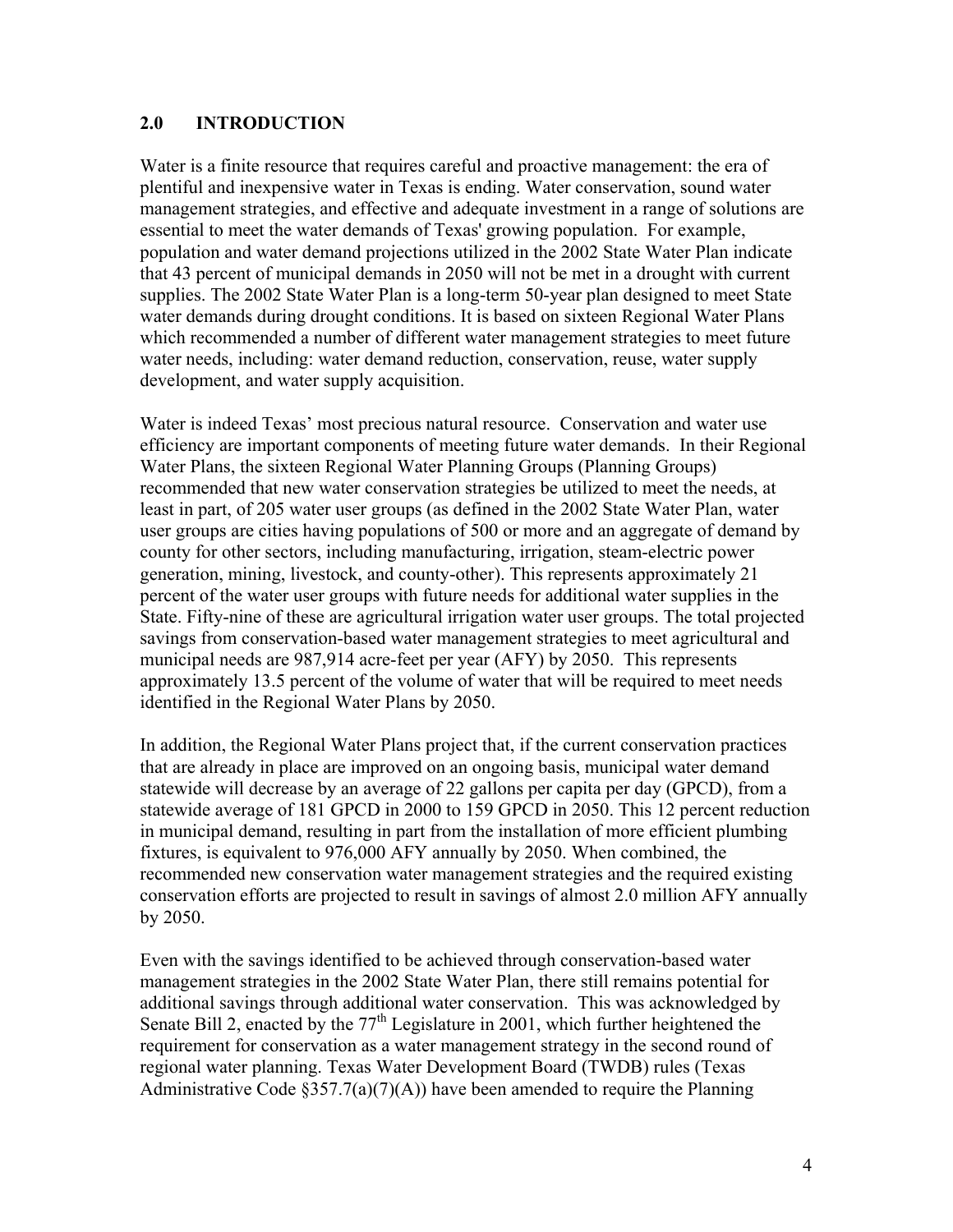Groups to consider water conservation practices as water management strategies for each water supply need identified in their Regional Water Plans. In addition, conservation practices must be included in the Regional Water Plans for each water user group that has already developed a conservation plan for a Texas Commission on Environmental Quality water rights permit. Finally, the Planning Groups must also include a conservation strategy resulting in the highest practicable level of efficiency achievable if an interbasin transfer is proposed as a water management strategy to meet a need.

Beyond the development of conservation strategies is an even more important issue, namely, how to ensure that these conservation strategies and programs are implemented. The following sections discuss important ongoing activities and programs relating to municipal and agricultural water conservation efforts, as well as recommendations that are believed to further enhance opportunities for effective implementation of water conservation strategies and programs.

Awareness and understanding of water conservation and water-use efficiency have grown in recent years due to drought conditions impacting many regions of the State. Water-rich regions of the State often could not meet higher than usual seasonal demands, and arid regions were pushed to extreme limits with extended periods of hot, dry weather. This awareness can be a starting point in ensuring efficient water use to meet future water demands in Texas.

## **3.0 MUNICIPAL WATER USE AND CONSERVATION PROGRAMS**

The following sections briefly discuss municipal water use, and municipal conservation programs and activities administered by TWDB and by other agencies and entities.

# **3.1 Municipal Water Use**

According to the 2002 State Water Plan, municipal water demand is projected to increase by 67 percent between 2000 and 2050, from 4.23 million AFY to 7.06 million AFY. During the same time period, the State's population is projected to increase by approximately 90 percent, from nearly 21 million to about 40 million. The relatively slower increase in municipal demand is associated with increased water conservation. Average per capita water use varies greatly around the State. Although most Planning Groups project a future decrease in per capita water use, water use can change because of population growth and changes in the socioeconomic characteristics of a community. Although water demand may increase, ensuring that water is being used as efficiently as possible is still prudent. Many communities around Texas have taken great strides to ensure efficient water use and have found conservation programs to be a cost-effective method of meeting increased water demands while postponing more expensive water supply or capacity expansion. Austin, Corpus Christi, El Paso, Houston, and San Antonio all have active conservation programs that promote water use efficiency. Each of these cities has implemented water conservation programs for different reasons: Austin wants to lower demand to meet a growing customer base; Corpus Christi wants to postpone the need for additional supply; El Paso has a limited long-term supply; Houston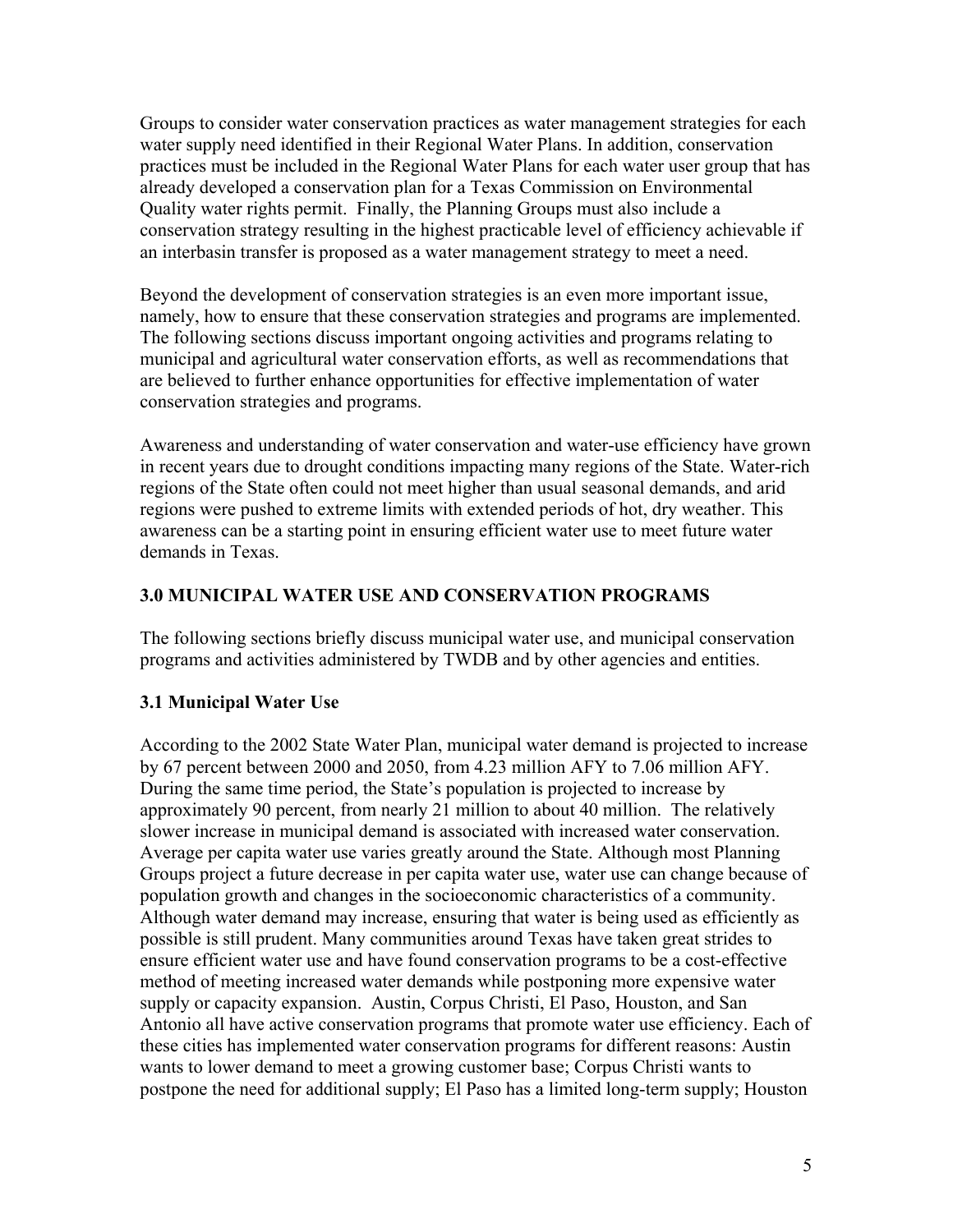needs to control subsidence; and San Antonio has limited water availability, especially during drought conditions. Recently, Dallas has also taken significant steps towards establishing an effective water conservation program.

It is important to recognize that water conservation is not limited to the larger cities. Many small and medium-size systems are also committed to increasing water use efficiency. Programs such as bill explanation, plant tours, school programs, and working with local Cooperative Extension offices in educational and outreach activities have proven beneficial. Many systems have partnered with neighboring water systems in public-awareness campaigns to increase exposure, limit confusion, and reduce costs by providing a unified water conservation message.

#### **3.2 TWDB's Municipal Water Conservation Programs and Activities**

TWDB conservation staff provides training and workshops on many topics, including Water Conservation Plan and Drought Contingency Plan development, institutional, commercial and industrial water-use efficiency workshops, as well as seminars and workshops on alternative water resource strategies. Another area of responsibility of the TWDB is to provide data on municipal and agricultural water use and water savings in Texas.

TWDB conservation staff also provides services to help cities, districts, and utilities establish effective water conservation programs. They provide training for leak detection and meter testing, loan equipment to assist with leaks and metering, assist with water audits, and provide technical and educational resources regarding rainwater harvesting, desalination, and water reuse. In addition, the TWDB provides information regarding water conservation to local entities and professional and trade organizations.

TWDB also develops and provides printed materials for public awareness and school educational programs. One such program is "Major Rivers," a fourth-grade curriculum focusing on Texas river basins and water resources that the TWDB had previously partially funded. This program has recently undergone revisions by the Lower Colorado River Authority, which has provided the TWDB with a version that can be utilized statewide. TWDB will manage distribution of this curriculum to interested entities for the next school year on a cost-reimbursement basis. The TWDB develops and produces printed material such as brochures and guidebooks for use by water suppliers and individuals. Water suppliers are eligible to obtain up to 500 items free each year, with additional items available at minimum cost. The TWDB also coordinates the on-going "Water Smart" program developed by the TWDB and the Texas Commission for Environmental Quality.

As part of the State water planning process, TWDB conservation staff is involved in regional and statewide water demand and water supply studies. Conservation staff provides technical assistance and data to the Planning Groups on how to utilize water conservation as a water management strategy and reviews submitted reports and contracted research studies.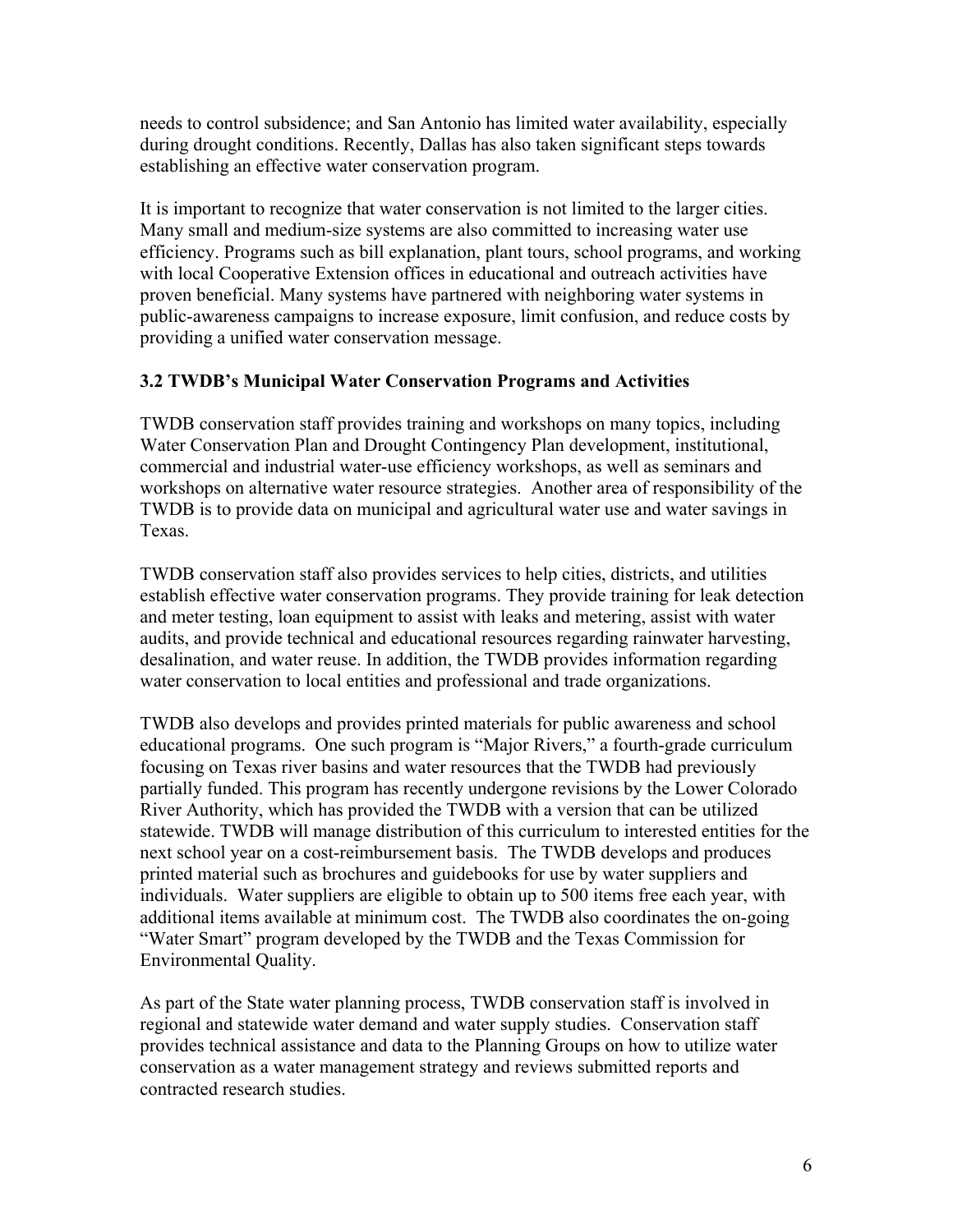Over 500 water supply entities have developed a water conservation plan to meet statutory and regulatory requirements. The TWDB requires each entity that applies for financial assistance greater than \$500,000 to develop and implement a Water Conservation Plan. The Water Conservation Plan must, at minimum, address a customer awareness program, a conservation-oriented rate structure and a metering/leak detection program. The Water Conservation Plan should contain quantifiable goals and a timeline for program implementation. The Water Conservation Plan should remain active for the life of the loan. Currently, there are approximately 410 entities required to have active conservation programs. In addition, the entity receiving financial assistance is required to submit an annual report on the status of its conservation program for a minimum of three years. Presently, there are 171 entities providing annual reports to the TWDB.

Conservation staff provides technical assistance to entities in developing Water Conservation Plans as part of above financial assistance programs administered by TWDB, and conducts an annual review of conservation plan implementation. In addition, during the past two years, conservation staff has also been involved in direct outreach to those entities with conservation plans and high unaccounted-for water use. Staff has found that, because of frequent internal personnel changes within the entities, many did not realize that they had a conservation plan or were to have an implemented program. This outreach has allowed TWDB staff to provide not only copies of the entities' Water Conservation Plan to them, but also to discuss the conservation services available from the TWDB.

One of the questions that entities are requested to respond to as part of their required annual report relates to improvements that they or the TWDB could do to increase the effectiveness of their conservation program. The response to this question varies significantly. However, common themes that have emerged over time are the expressed need for more water conservation information, the need for tools for public awareness campaigns, the need for conservation training and workshops, and the need for information on rebate/retrofit programs. The TWDB also continues to receive requests for funding of conservation and retrofit programs.

The benefits of implementing municipal water conservation programs are clearly evident. A review of historical municipal water use has shown that cities with water conservation programs required by TWDB financial assistance programs consistently realize a reduction in per capita water use as compared with cities that do not have conservation plans in place. This is illustrated graphically in Figure 1. This figure depicts a decreasing trend in per capita water use for cities that have implemented conservation plans because of receiving financial assistance from the TWDB, while the trend for cities without conservation plans has increased.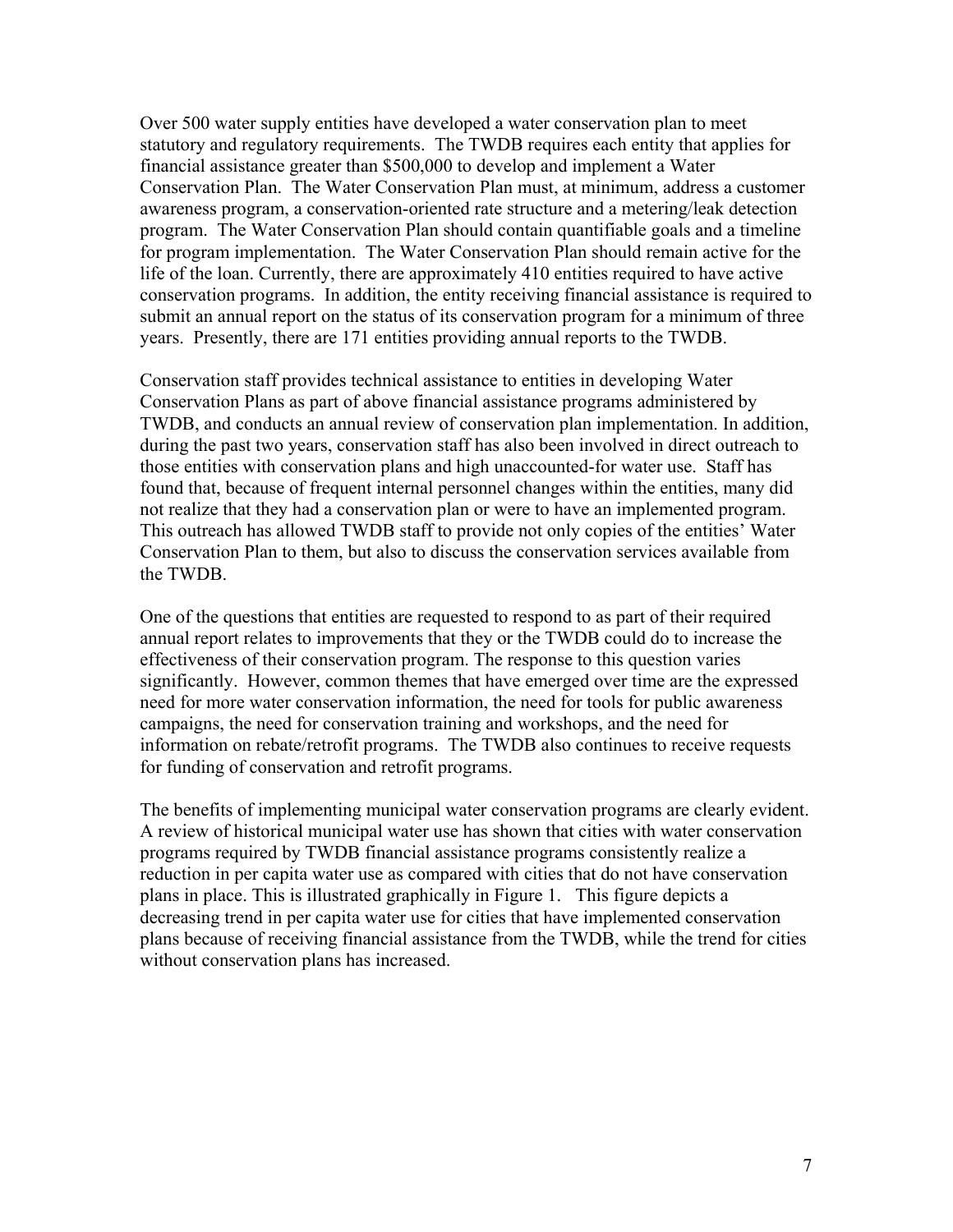

**Figure 1.** Water use trends for cities with conservation plans required by financial assistance programs administered by TWDB and for cities without conservation plans.

#### **3.3 Municipal Water Conservation Programs and Activities Administered by Other Agencies or Entities**

The Texas Commission on Environmental Quality (TCEQ) requires those entities applying for a new or amended water right to submit a Water Conservation Plan that adopts reasonable conservation measures and that is consistent with the applicable Regional Water Plan. In addition, certain holders of current water right permits have had to implement TCEQ-approved Water Conservation Plans. They include municipal and industrial users with a surface water right of 1,000 AFY a year or more and irrigation users with 10,000 AFY or more.

In the summer of 2002, the TCEQ surveyed more than 500 entities that: (a) hold a municipal use surface water right permit issued by the TCEQ for more than 1,000 AFY; or (b) had obtained financial assistance from the TWDB in excess of \$500,000. All of these water suppliers should have an active conservation program in place. The survey was to determine to what degree the conservation programs had been implemented. Of the 502 attempted surveys, 378 surveys were successfully completed. While 93 percent of the 378 water suppliers that completed their survey asserted that their plans were effective, 27 percent noted that they take no action to monitor the effectiveness of their conservation programs. If a program is not routinely monitored or evaluated, the entity's justification for effectiveness cannot be accurately verified. Of the 378 water suppliers surveyed, 88 percent could not identify their quantifiable water conservation goals and/or the time frame for achieving those goals.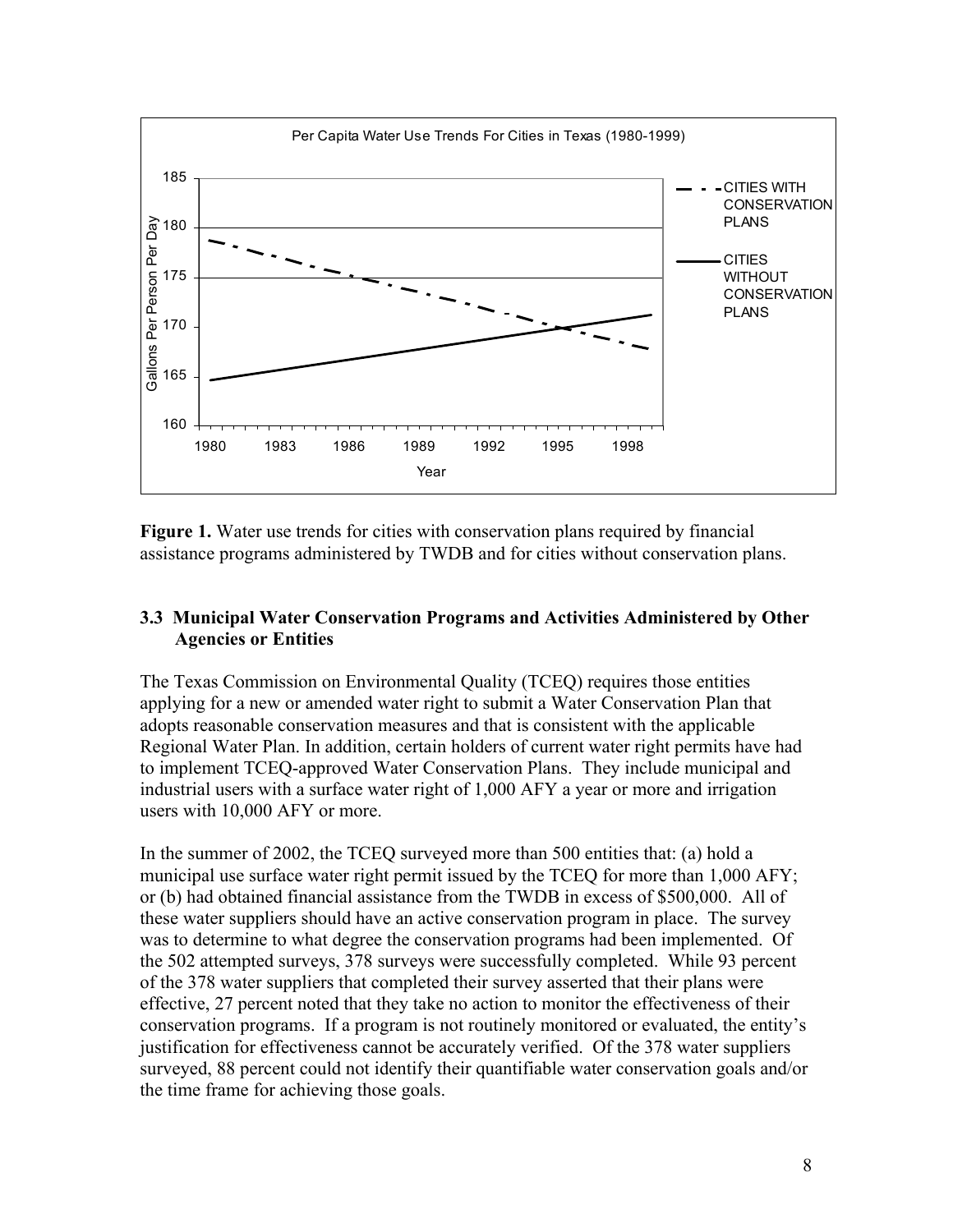The participating entities were asked what resources would be beneficial to them to ensure an effective program. They had the following responses:

- 66 percent would like to see grants available for facility improvements that would result in conservation;
- 58 percent favored a state-sponsored media and public awareness campaign;
- 58 percent favored grant funding for conservation programs; and
- 41 percent supported state-sponsored assistance programs, such as technical assistance to identify and implement programs.

The Texas Section of the American Water Works Association (TAWWA) is a professional trade organization whose mission is to promote public health and welfare, and to assure drinking water of unquestionable quality and sufficient quantity**.** The association is dedicated to advancing the technology, science and governmental policies relative to safe drinking water. Their Conservation and Reuse Division has over 140 active members from municipal utilities, water suppliers, water districts, and consulting firms that work together on advancing conservation efforts in the State through networking, training, and legislative action.

The WaterWise Council of Texas is a non-profit organization comprising public and private entities. Its mission is to promote water conservation practices in Texas through a public-private partnership that fosters awareness and implementation of sound water management. The Council is composed of representatives from the nursery, landscape, and irrigation industry, water suppliers and water agencies. They have developed training opportunities for the nursery industry, as well as brochures on sound landscape water use.

#### **4.0 AGRICULTURAL WATER USE AND CONSERVATION PROGRAMS**

The following sections briefly discuss agricultural water use, and agricultural conservation programs and activities administered by the TWDB, the Texas State Soil and Water Conservation Board (TSSWCB) and other agencies and entities.

#### **4.1 Agricultural Water Use**

Irrigated agriculture has historically been the largest user of fresh water in Texas. In 1999, farmers used approximately 9.7 million AF of water to grow a variety of crops on about 6.3 million acres of irrigated land. The value of irrigated crops accounts for more than half of the total value of crops grown in Texas, yet only about one-third of all crops harvested (based on acreage) are irrigated. Groundwater resources provide approximately 75 percent of the water used in irrigation, with surface water supplies accounting for the remaining 25 percent.

According to the 2002 State Water Plan, irrigation water demand is projected to decline from 9.7 million AFY in 2000 to 8.5 million AFY in 2050. This is due to reductions in groundwater supplies, more water-efficient irrigation practices, and the voluntary transfer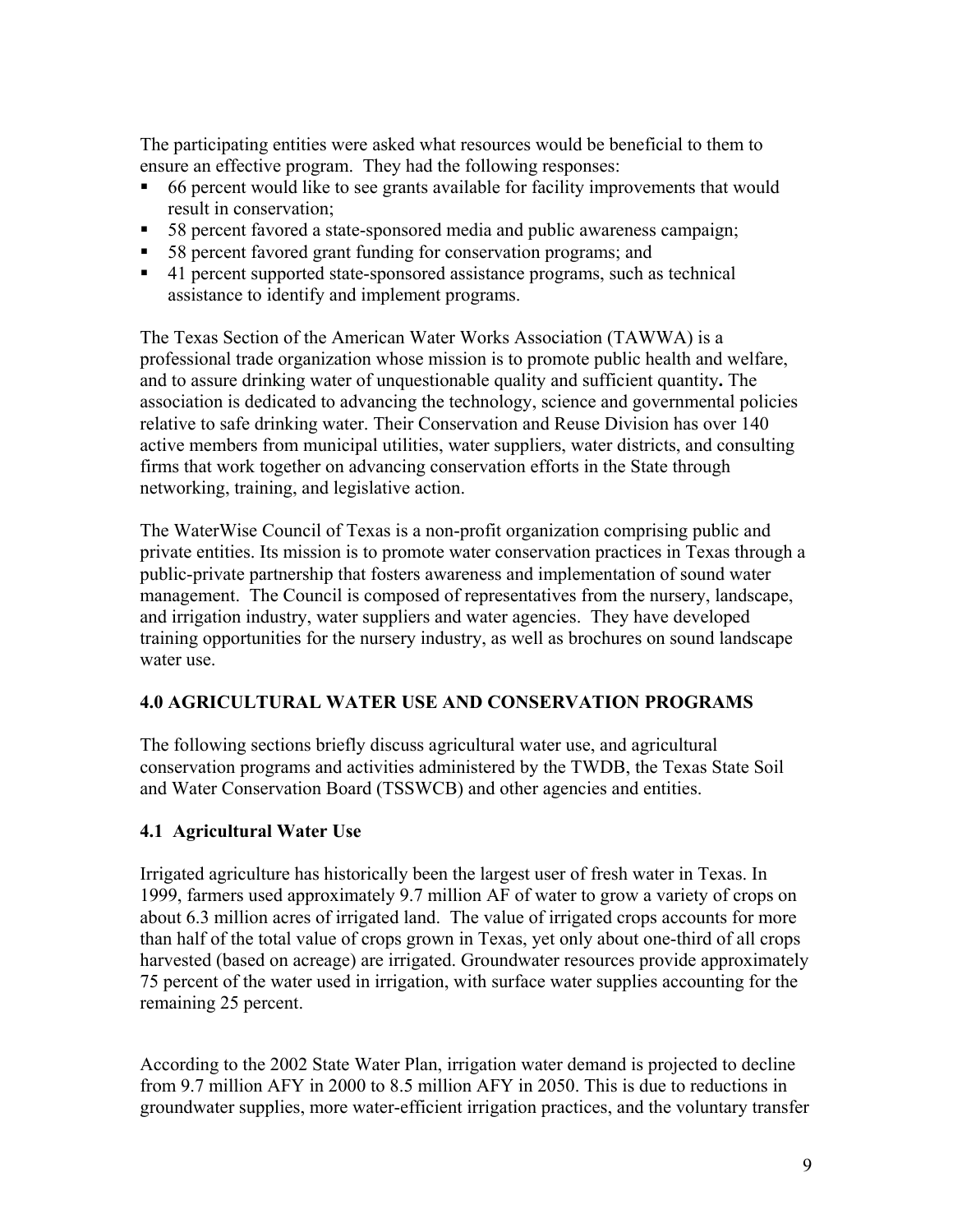of surface water rights from agricultural users to municipal users. The 16 Regional Water Plans identified 867,000 AFY in demand reduction through agricultural water conservation strategies by 2050. The cost of implementing these strategies is estimated to be \$542 million. Recommended irrigation water management strategies include changing of crop varieties and types, utilizing genetic engineering, voluntarily converting irrigated acreage to dry-land production, utilizing conservation tillage methods, installing efficient irrigation equipment, metering of irrigation water use, and lining of irrigation canals to ensure efficiency of delivery systems for meeting future irrigation demands. Additional conservation techniques included laser leveling of fields and automated water delivery control systems.

#### **4.2 TWDB's Agricultural Water Conservation Programs and Activities**

As discussed above, agriculture is the largest user of water in Texas and, as such, there is great potential for increasing water use efficiency and reducing water use through advanced conservation efforts. The TWDB Agricultural Water Conservation Programs have operated since 1987 and serve the agricultural community through public education, technical assistance, data collection, loans for water conserving equipment, and matching grants to political subdivisions for water conservation equipment.

Conservation staff provides information on water-use efficiency and technology to irrigators and is involved in agricultural water conservation educational activities for schools, 4-H Water Camps, Farm and Ranch Shows and other events related to agriculture and agricultural trade shows.

Conservation staff also works closely with the United States Department of Agriculture (USDA) -Natural Resource Conservation Service (NRCS), the TSSWCB, and local water conservation districts in providing technical and financial assistance. In order to verify and track water conservation in the agricultural sector, it is critical to know how much water is being applied. However, few agricultural operations have irrigation meters to quantify actual water use. Therefore, in order to estimate and plan for this use, the TWDB, in conjunction with the USDA-NRCS, has performed a detailed irrigation survey every five years. Since 1958, this survey has provided data on irrigated acreage, crop types and estimated water use. In the intervening years since 1985, the TWDB and the NRCS have been involved in estimating irrigation water use for planning purposes. This data is the best available, but may not accurately reflect actual water use.

In recent years, the TWDB has provided in excess of \$276,000 in grant funds to install over 435 meters to voluntarily measure irrigation water use. The goal of this effort is to locate and install a sufficient number of meters geographically spaced in order to develop more statistically rigorous estimates of water use in irrigated agriculture.

In addition, the TWDB administers several funds and programs that offer financial assistance for agricultural water conservation. The TWDB's Agriculture Water Conservation Loan Program provides funds for more efficient irrigation water delivery and application systems. Applicants eligible for loans must be a political subdivision of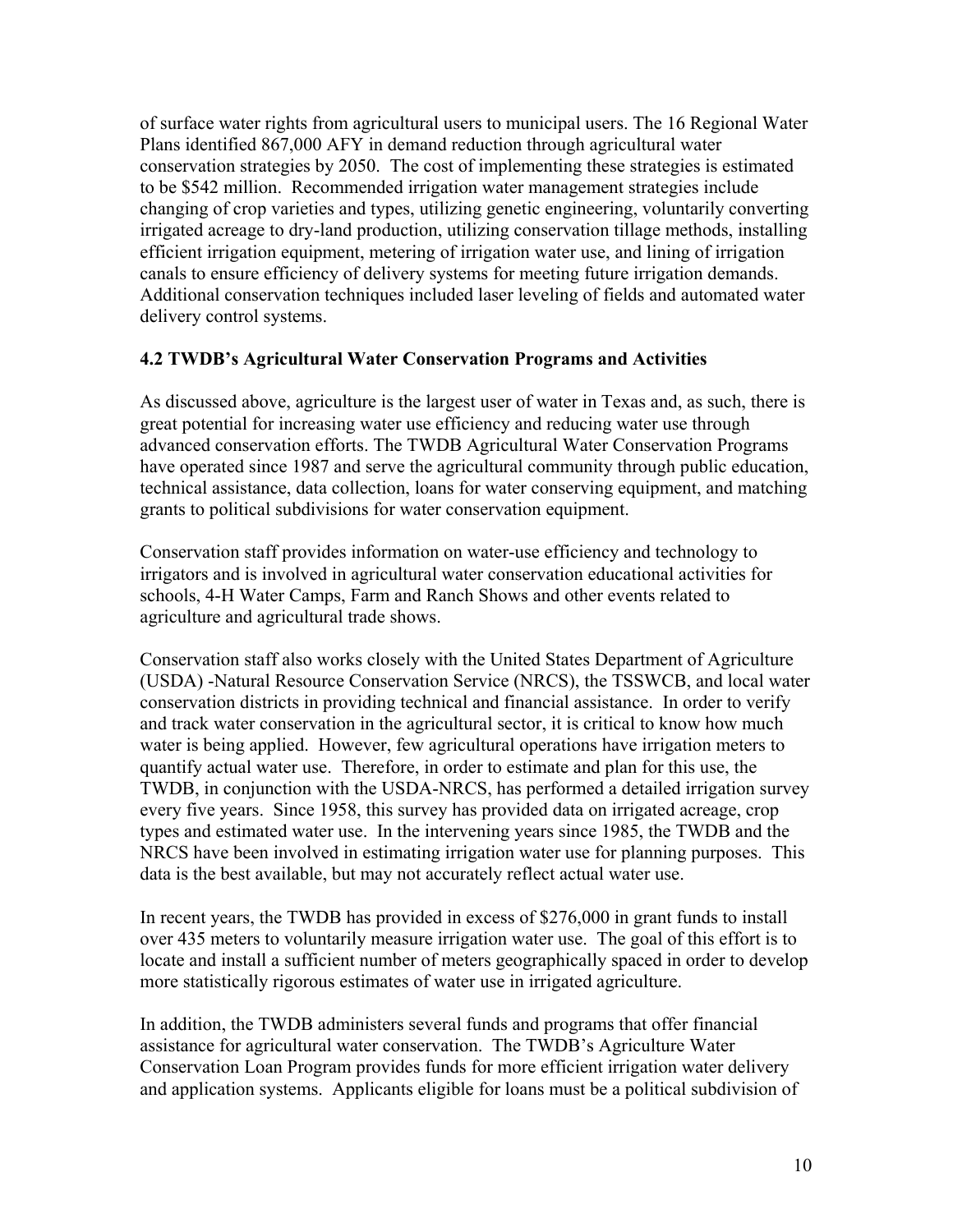the State. These lender districts may make conservation loans to individual irrigators for capital equipment or materials, labor, preparation costs, and installation costs in order to:

- improve water use efficiency of water delivery and application on existing irrigation systems;
- prepare irrigated land to be converted to dryland conditions; or
- prepare non-irrigated land for more efficient use of natural precipitation.

Eligible equipment for loans for irrigation water delivery systems include underground pipe, above ground pipe, concrete-lined open ditches, inline flow meters, and remote controlled gates in open canals. Eligible equipment for loans for irrigation application systems include Low Energy Precision Application (LEPA) sprinkler systems, low pressure systems, drip systems, surge flow valves, soil moisture measuring devices, computer software, furrow dikers, and levee gates. The loans are usually limited to 80 percent of the purchase price of the capital equipment. The loans may also be made to irrigation districts for improvements in their distribution facilities. The loan programs can also provide loans for other agricultural water conservation purposes, including capital equipment purchases, brush control, and precipitation enhancement projects.

Repayments and an appropriation from a Pilot Loan Program (subsequently transferred to the Bond Program) and a constitutional authorization to sell \$200 million in general obligation bonds provide the funding for the loan programs. To date, TWDB has issued \$35 million in bonds for this program which includes \$16 million as grants to the Texas Department of Agriculture and the TSSWCB to fund brush control programs, as was legislatively directed by the  $77<sup>th</sup>$  Legislature. Since 1987, TWDB has closed 78 loans totaling \$44.7 million for agricultural water conservation equipment. The current value of the loan program portfolio is \$7.8 million in securities and outstanding loans. Current customers are mostly repeat patrons.

The Agricultural Trust Fund was originally provided by a one-time state appropriation of \$10 million. As of October 1, 2002, the value of the fund was approximately \$16.5 million in securities and loans. By statute, one-half of any interest earnings must be returned to the fund. The other half of the interest earnings are disbursed by Legislative appropriations and are currently shared equally by TWDB, TSSWCB, Texas Agricultural Experiment Station, and Texas Cooperative Extension Service. In 1997, the  $75^{\text{th}}$ Legislature, authorized the TWDB to utilize the Agricultural Trust Fund to make loans under existing loan program rules. Repayments must be returned to the fund.

The TWDB utilizes funds provided by the Agricultural Trust Fund to fund the Agricultural Conservation Grants Program. The grants can be used to:

- measure and evaluate irrigation systems and agricultural water conservation practices;
- demonstrate efficient irrigation systems and agricultural water conservation practices;
- measure, sample, test, and evaluate water quality and the suitability of water from groundwater or surface water resources for irrigation, rural domestic, livestock, or agricultural industry use; or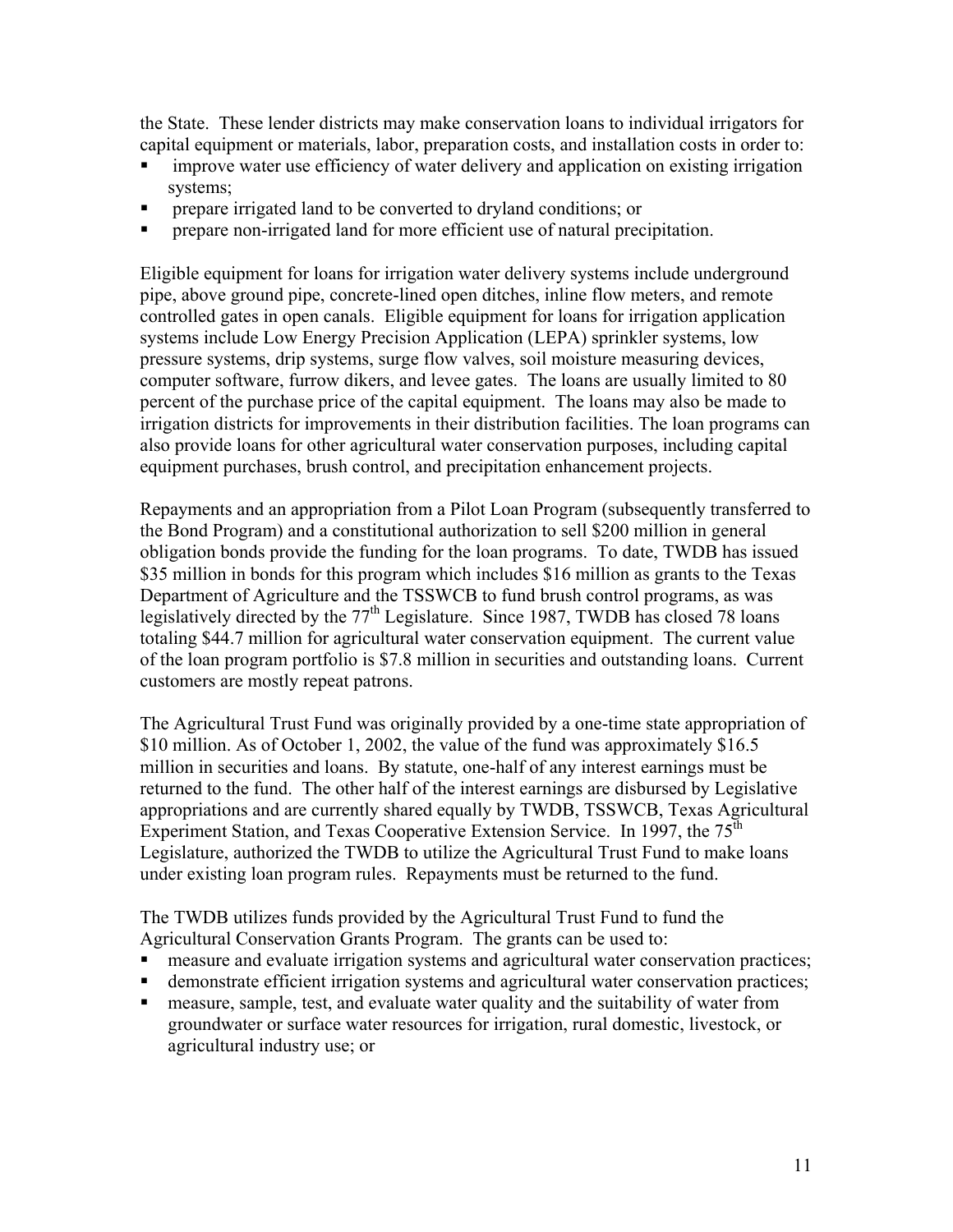demonstrate efficient or sound chemical application and evaluate or demonstrate systems that will prevent contamination of groundwater and surface water from chemicals and other substances used in agriculture.

Entities eligible for grants are Groundwater Conservation Districts, Irrigation Districts, Soil and Water Conservation Districts, and political subdivisions. The grants have matching grant requirements limited to a maximum State share of 75 percent of the cost of the equipment. Each recipient of a grant provides reports for three years to the TWDB on the utilization of the equipment. Funding is limited and there is an application and priority ranking procedure. Currently, the allocated amount for grants is limited to \$100,000 per year, depending on interest earnings. Since inception, the TWDB has provided 273 grants. A total of \$1.89 million has been provided with the average grant being approximately \$6,900.

#### **4.3 TSSWCB's Agricultural Water Conservation Programs and Activities**

The TSSWCB was created in 1939 by the Texas Legislature to organize the State into Soil Conservation Districts (now known as Soil and Water Conservation Districts) based on a need expressed by local landowners. The TSSWCB was designed to serve as the State-level administrative agency for local Soil and Water Conservation Districts (SWCDs) once the districts were organized. Today, there are 216 SWCDs organized across the State. Each district is an independent political subdivision of State government that is governed by five directors elected by landowners in the district. The TSSWCB provides assistance to the districts through field representatives that meet regularly with districts, through TSSWCB regional offices and through programs administered by the TSSWCB.

The TSSWCB has four major programs that address agricultural water conservation issues: the Technical Assistance Grants Program, the Subchapter H Technical Assistance Program, the Water Quality Management Plan Program (WQMP), and the Brush Control Program. While neither the Technical Assistance Grants Program nor the Water Quality Management Plan Program are designed specifically or solely for water conservation, each includes water conservation in its implementation. The Subchapter H Technical Assistance program and the Brush Control Program, however, have water conservation as their main objective.

Since 1984, the Texas Legislature has appropriated funds annually to the TSSWCB for the purpose of assisting SWCDs in their efforts to provide technical assistance to agricultural producers. These grants may be used to pay employees for performing the duties of a SWCD soil conservation technician. A SWCD soil conservation technician works with owners and operators of agricultural or other lands on the installation and maintenance of various conservation practices. Some of these practices are water conservation practices. In 2002, the TSSWCB provided \$1,033,000 to SWCDs for technical assistance.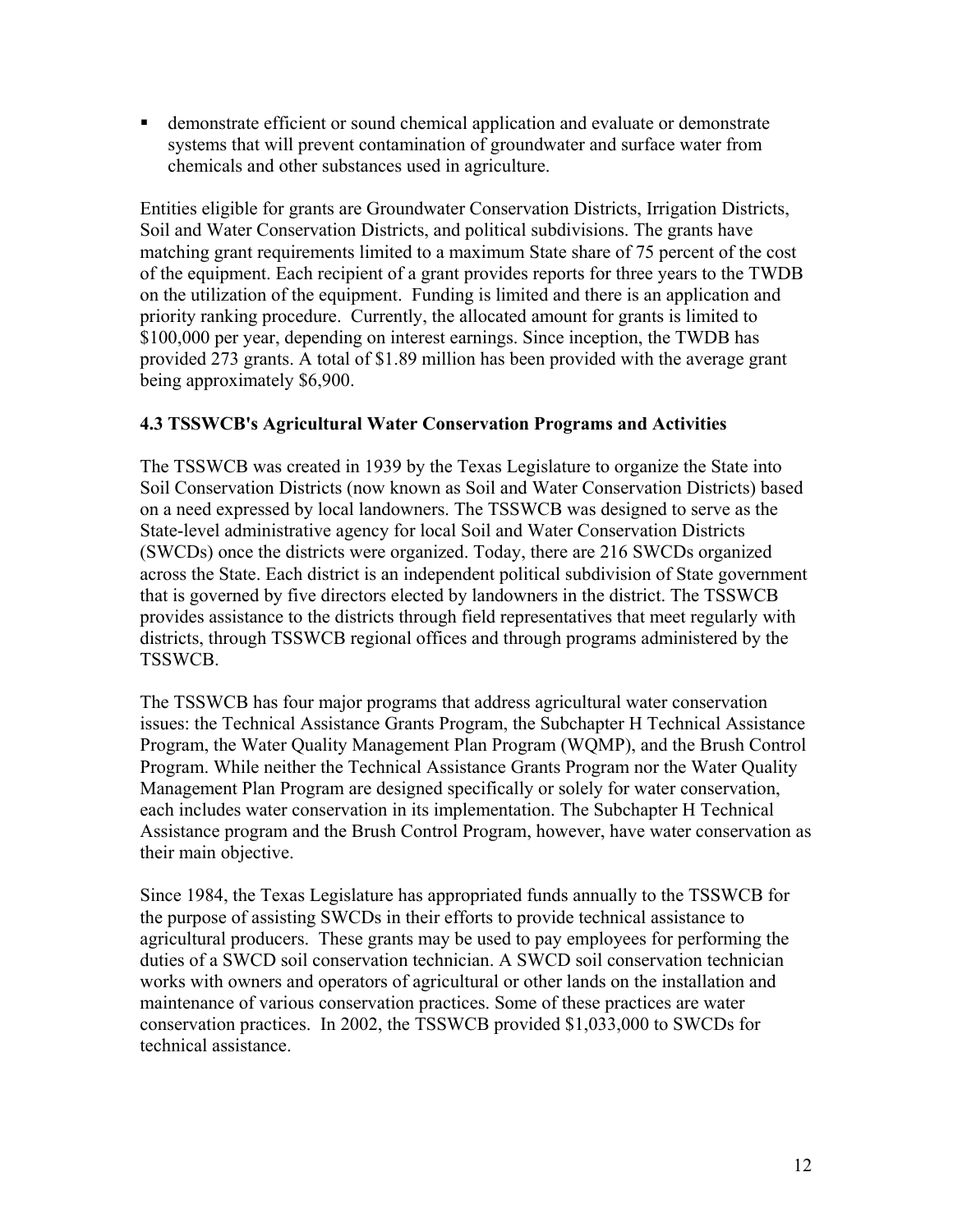The Subchapter H Technical Assistance Program, created by §201.201 of the Texas Agriculture Code utilizes funds from the agricultural soil and water conservation fund for providing technical assistance to landowners and operators for installing soil and water conservation plans developed jointly by landowners and local soil and water conservation districts. \$79,000 was available to SWCDs for water conservation technical assistance in 2002.

The passage of Senate Bill 503 in 1993 directed the TSSWCB to implement water quality management plans (WQMPs) in Texas. The TSSWCB has been implementing water quality management plans since and has completed approximately 6,000 plans in Texas. A WQMP is a site-specific plan developed through and approved by SWCDs for agricultural or silvicultural lands. The plan includes appropriate land treatment practices, production practices, management measures and technologies or combinations thereof. The purpose of WQMPs is to achieve a level of pollution prevention or abatement determined by the TSSWCB, in consultation with local SWCDs, to be consistent with State water quality standards. While this program is designed for water quality, many of the practices that are included in a WQMP are effective at conserving water as well. Water conservation practices include: conversion to more efficient irrigation systems, irrigation land leveling, irrigation tailwater recovery, and pond sealing.

In 1985, Senate Bill 1083, created the Texas Brush Control Program. The goal of this program is to enhance the State's water resources through selective control of brush species. The TSSWCB is designated as the agency responsible for administering the program and is given authority to delegate responsibility for administering certain portions of the program to local SWCDs. The following paragraphs briefly summarize significant brush control projects.

The North Concho River Brush Control Project has as its objective to enhance the amount of water flowing from the North Concho River watershed into O.C. Fisher Reservoir. O.C. Fisher Reservoir is a water supply for the city of San Angelo where water levels have fallen to critical levels (as of September 1, 2002, 4 percent of capacity). The North Concho River watershed was selected for this project because of the demonstrable changes in the watershed brought about by brush infestation and the dramatic negative effects of these changes on surface water yields. Currently, 325,000 acres of the 950,000 acre North Concho River watershed are targeted for brush control by the TSSWCB. Over 125,000 acres have been cleared to date using State funds. Modeling studies indicate this project will yield an average of 16,600 AFY over ten years upon completion.

Additional brush control projects were established as a result of the positive outcome of feasibility studies completed by the TSSWCB in 2000. These projects were funded from \$15 million provided by the 77th Legislature. Based on water needs and the results of these feasibility studies, the TSSWCB allocated \$3.7 million for brush control in the Pedernales River watershed and \$11.3 million for brush control in the Upper Colorado/Twin Buttes Reservoir watershed. Taking information from the feasibility studies, it is estimated that over 45,000 acres of brush will be treated in the Pedernales River watershed and almost 200,000 acres will be treated in the Upper Colorado/ Twin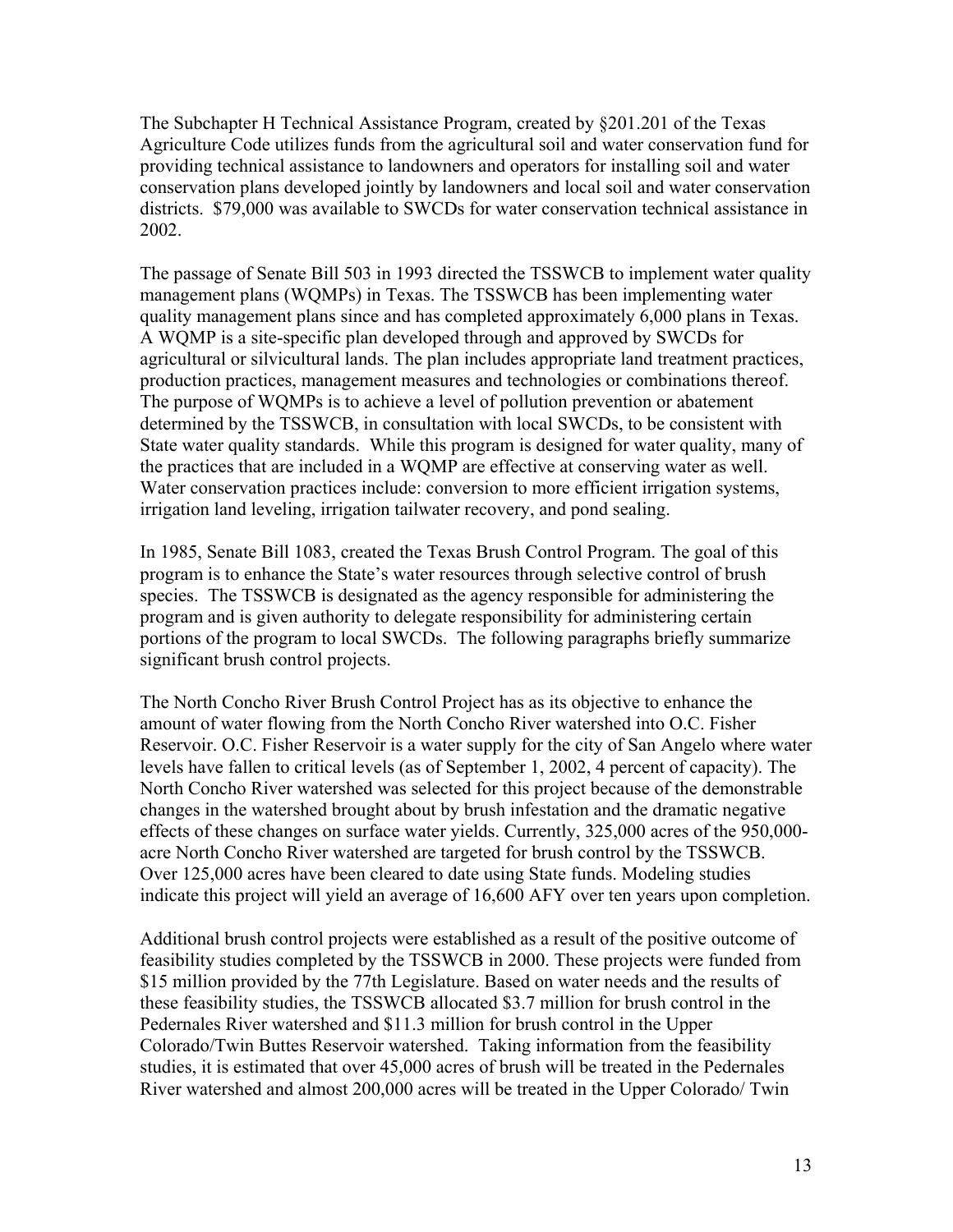Buttes Reservoir watershed. The feasibility studies estimate that over the next ten years the program will yield over 33,800 AFY in the Pedernales watershed and over 23,000 AFY in the Upper Colorado/Twin Buttes Reservoir watershed. The Pedernales River is a tributary to Lake Travis, which provides water to the city of Austin and other areas. The Upper Colorado/Twin Buttes Reservoir watershed provides water to the City of San Angelo and portions of West Texas. These projects began in September 2002.

The feasibility of using brush control to enhance water yield is currently being studied in the Lake Arrowhead, Lake Brownwood, Lake Fort Phantom Hill, and Lake Palo Pinto watersheds. The 77<sup>th</sup> Legislature provided \$500,000 to initiate these brush control feasibility studies. These watersheds are identified in the State Brush Control Plan as reservoirs where brush control could enhance water supplies. The users of the water supplies in these watersheds have been drastically impacted by recent droughts resulting in the institution of water-use restrictions. These brush control feasibility studies were initiated in September 2001 and are nearing completion. The final reports will be delivered to the Texas Legislature in December 2002.

#### **4.4 Agricultural Water Conservation Programs and Activities Administered by Other Agencies or Entities**

The TSSWCB cooperates, through its SWCDs, with the USDA-NRCS in implementing its Environmental Quality Incentives Program (EQIP). EQIP was reauthorized in the Farm Security and Rural Investment Act of 2002 (Farm Bill) to provide a voluntary conservation program for farmers and ranchers that promotes agricultural production and environmental quality as compatible national goals. EQIP offers financial and technical assistance to eligible participants to install or implement structural and management practices on eligible agricultural land. EQIP offers contracts with a minimum term that ends one year after the implementation of the last scheduled practices and a maximum term of ten years. These contracts provide incentive payments and cost-shares to implement conservation practices.

EQIP activities are carried out according to an environmental quality incentive program plan of operations developed in conjunction with the producer. This plan identifies the appropriate conservation practice or practices to address the resource concerns. As with the WQMP Program, EQIP includes numerous practices that achieve water conservation as well as water quality enhancement. The EQIP program also includes \$5.6 million for water conservation in the Ogallala aquifer region of Texas. In addition, NRCS has recently established an irrigation team consisting of an engineer, agronomist, technician, and a team leader in Hondo in the Edwards aquifer area. The team will be working with producers to evaluate and improve their irrigation systems to increase efficiency.

The Texas Department of Agriculture is currently working on a project to control salt cedar on the Pecos River to conserve water in the river. Approximately 118 of 346 river miles have been treated to date. Preliminary estimates of water savings from eradication efforts in 1999 and 2000 range from 5,000 to 13,500 AFY.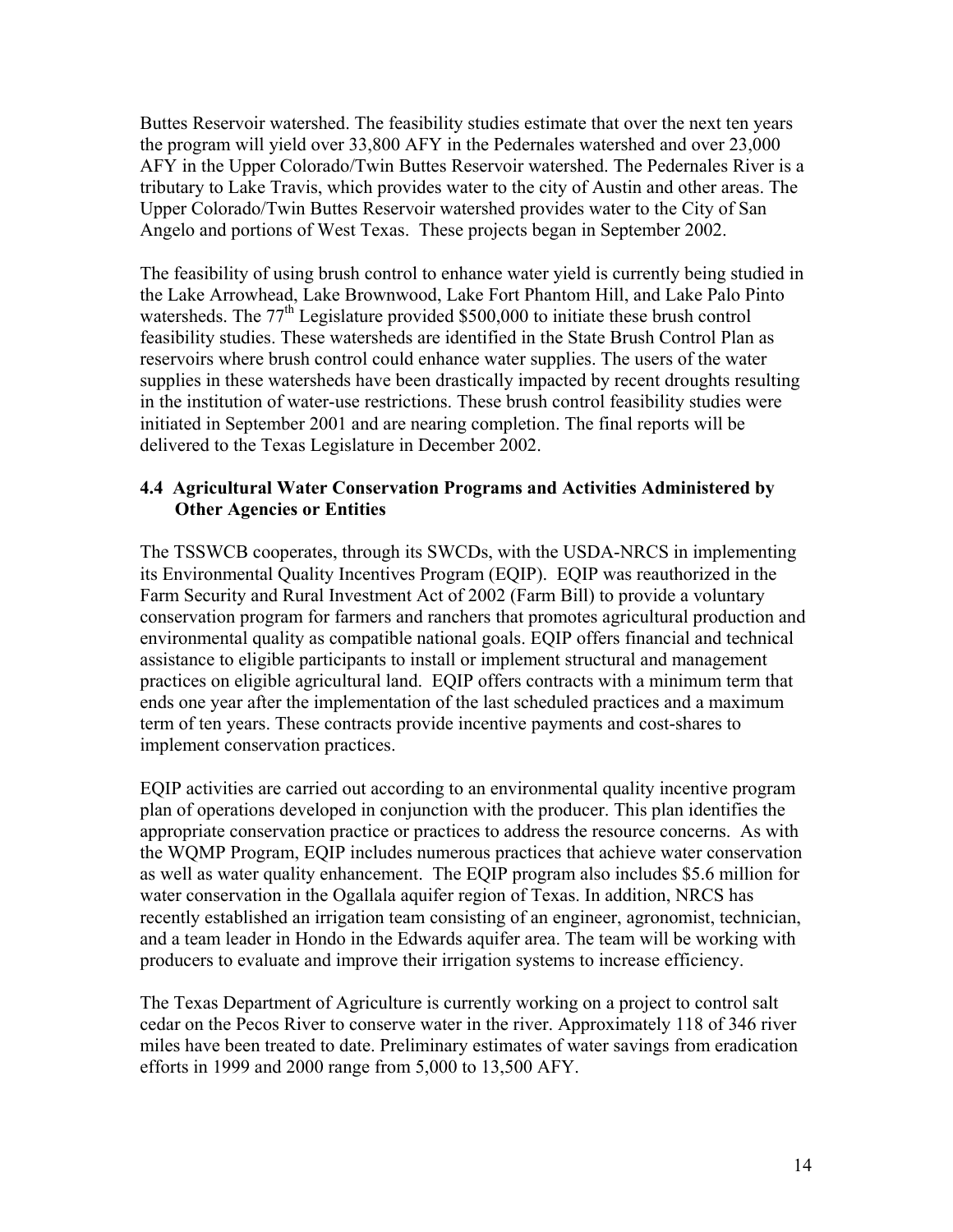The Texas Agricultural Finance Authority was created in 1987 as a unit of the Texas Department of Agriculture to provide financial assistant through lending institutions to producers and providers of goods and services in rural areas. The Linked Deposit Program provides for commercial loans at below-market rates of up to \$250,000 for water-conserving equipment or projects.

The Texas Cooperative Extension has an educational program focused on water conservation. These activities differ from county to county, but include a conservation web site, training, and partnering with local sponsors.

The Texas Water Resource Institute (TWRI) coordinates the water-related research and extension programs in the Agricultural Program of the Texas A&M University System. Irrigation efficiency is a major activity in its programs. Two new programs impacting agricultural water conservation and irrigation efficiency are the Rio Grande Basin Initiative and the Irrigation Technology Center. The Rio Grande Basin Initiative is a federally funded joint effort of the Texas A&M University System Agriculture Program and the New Mexico State University College of Agriculture and Home Economics. It is a three-year federally funded initiative to increase irrigation efficiency and water conservation in the Rio Grande Basin through research and Extension activities. The recently established Irrigation Technology Center in the San Antonio area will be a facility for education, testing, and applied research to promote water conservation and efficient water use, while preserving quality urban landscapes and profitable agricultural production.

#### **5.0 RECOMMENDATIONS, PROGRAMMATIC APPROACHES, AND FUNDING FOR ADDITIONAL CONSERVATION EFFORTS**

Water conservation is a very critical element to meeting the State's long-term water supply needs. As discussed previously, conservation is an important factor in limiting total future water demand in the State. Additional water conservation is possible and necessary, and can be a cost-effective strategy for meeting current and future Texas water needs. The following recommendations are respectfully submitted to further water conservation efforts in the State.

#### **5.1 Municipal Water Conservation Recommendations**

Water demands in cities are primarily a function of per capita water use. A local approach to conservation allows local impacts of climate, economy, and availability of water supply to be considered when setting reasonable conservation targets. Conservation will hold a more fundamental role in future regional water planning, as recent rule changes now require the Planning Groups to consider conservation water management strategies for all identified water needs before other strategies are considered. If conservation water management strategies are not recommended to at least partially meet these needs, the Planning Groups must explain why.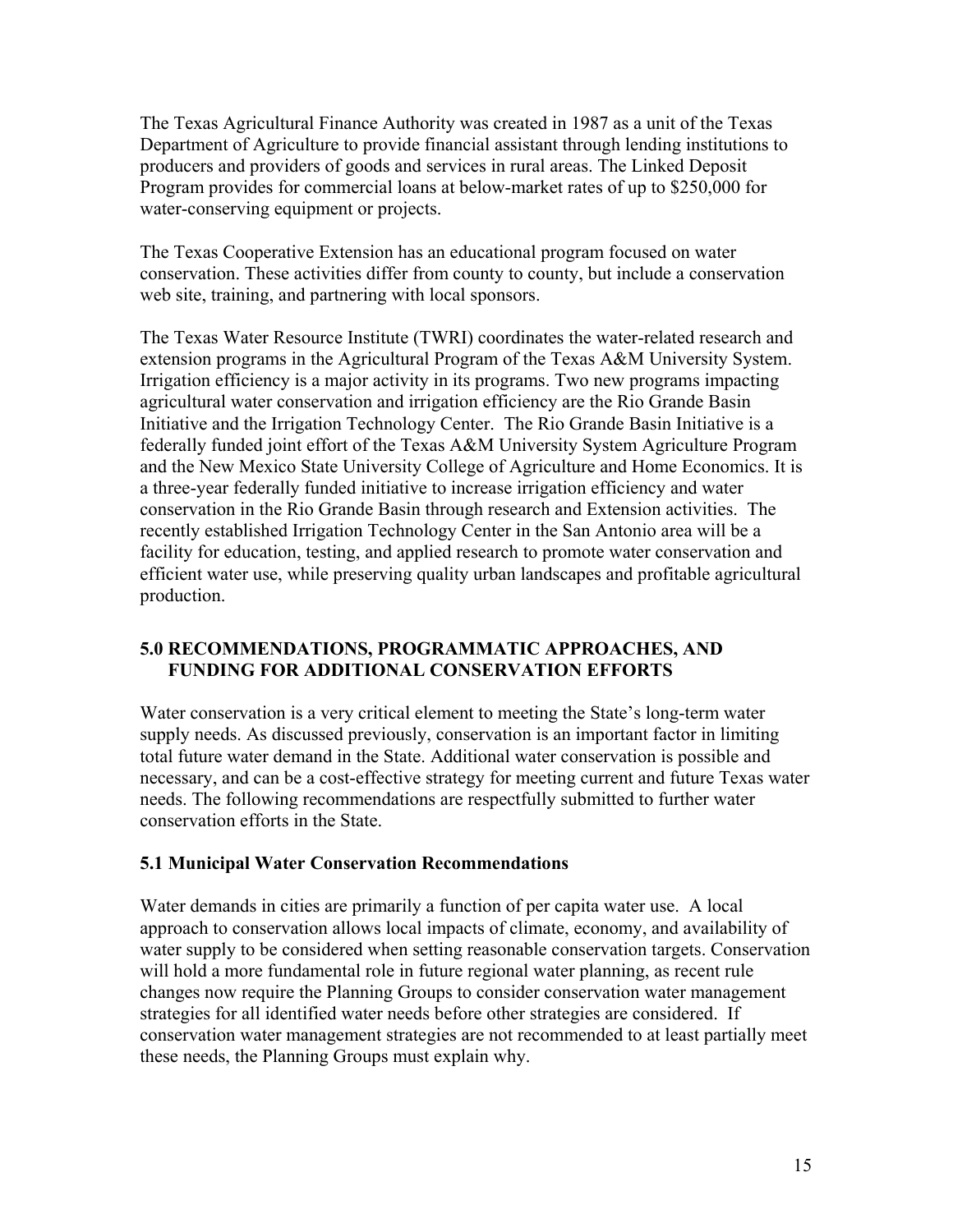A possible mechanism for funding municipal conservation programs and strategies, such as those identified during the regional water planning process, is the Water Infrastructure Fund (WIF). Although the WIF was created by Senate Bill 2 in the  $77<sup>th</sup>$  Legislature, no funds were appropriated to allow implementation. Conservation has been documented to be cost effective compared to certain other water management strategies, but unfortunately adequate funding assistance for these efforts is not currently available. Municipal conservation programs, such as incentives for plumbing fixture replacement (which can lessen the capacity needs of water and wastewater treatment plants) and educational programs should be available and funded by the State.

 **Funding for conservation water management strategies using funds deposited in the WIF will be an important and effective tool to ensure their implementation.** 

#### **2002 State Water Plan Municipal Conservation Policy Recommendations**

In addition to the above, the following policy recommendations were brought forward by the TWDB regarding municipal water conservation in the 2002 State Water Plan:

- **The Legislature should support and finance increased educational and technical assistance to implement advanced conservation technologies.**
- **Water suppliers at the local level should establish minimum levels of water conservation. TWDB should modify its rules to require that water conservation plans and TNRCC (now TCEQ) should modify their rules to require that drought contingency plans include locally set quantified goals, such as in GPCD. One goal should be a target amount for "unaccounted for" water. Goals set by specific entities should recognize past efforts and local circumstances. TNRCC (now TCEQ) and TWDB should jointly identify quantified target goals for water conservation and drought contingency results that water suppliers and other entities may use as guidelines in preparing water conservation or drought contingency plans. These target goals should not be mandates. The Legislature should provide sufficient funding to assist entities in implementing plans that are consistent with quantified target goals.**
- **TNRCC (now TCEQ) and TWDB should jointly develop model water conservation programs for different types of water suppliers that would suggest best management practices for achieving the highest practicable levels of water conservation and efficiency achievable for each specific type of water supplier**.
- **TNRCC (now TCEQ) and TWDB should jointly develop model drought contingency programs for different types of water suppliers that would suggest best management practices for achieving the highest practicable levels of water use reductions achievable during drought situations for each specific type of water supplier.**
- **The Legislature should encourage new public buildings to include alternative technologies such as rainwater harvesting systems and gray-water systems to provide water for secondary uses, such as cooling towers, toilets, and landscape irrigation.**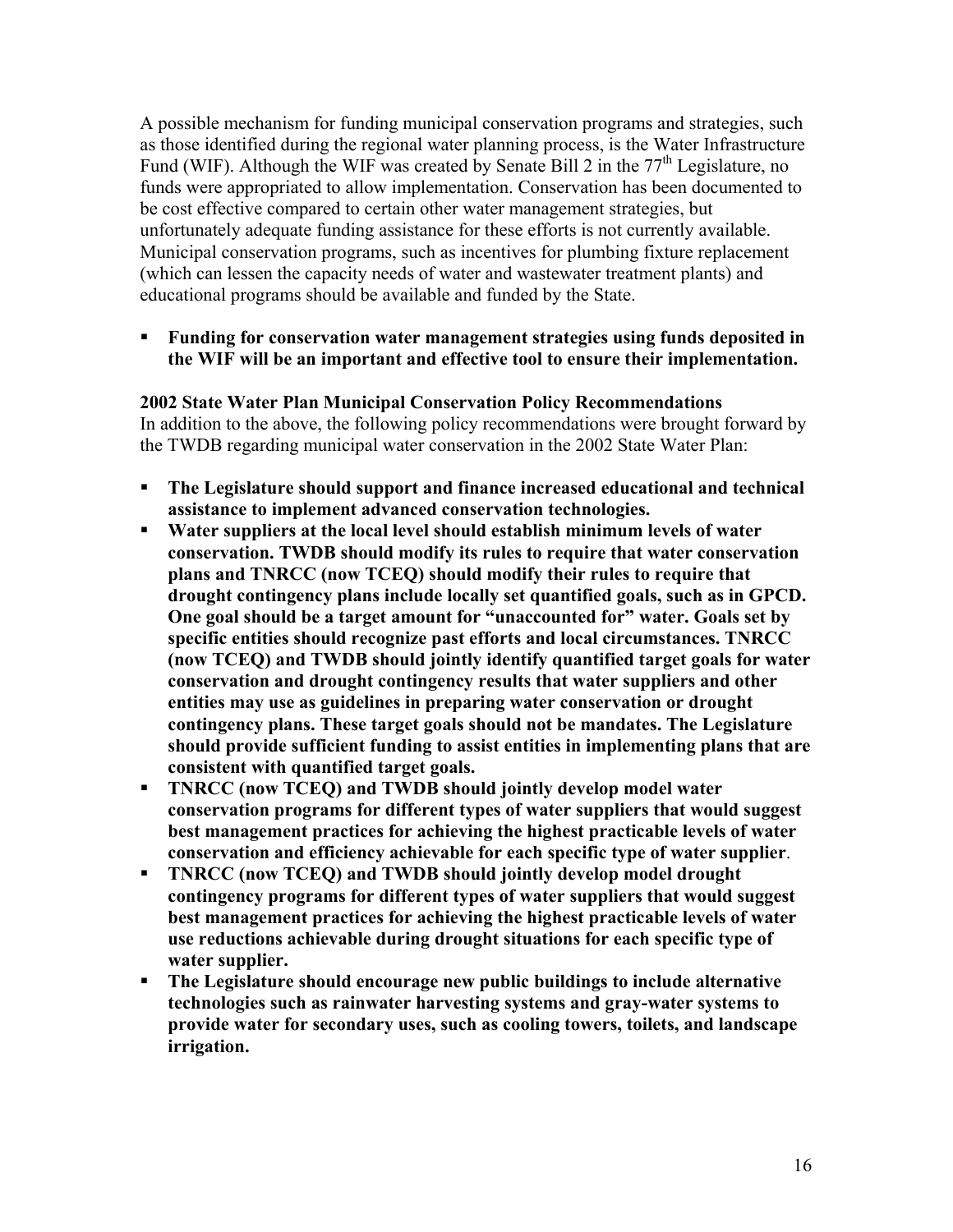#### **5.2 TWDB's Agricultural Water Conservation Recommendations**

#### **Consolidation of TWDB's Agricultural Financial Assistance Programs**

Conservation in irrigated agriculture has and will continue to account for significant water savings. Efforts to maintain agricultural production using less water will help alleviate potential adverse effects of reduced water availability for agricultural use on rural areas that support agriculture. Efforts to provide agricultural water savings generated through conservation can also help provide additional supplies to municipalities while simultaneously preserving agricultural production and mitigating negative impacts that a loss of production might cause.

A number of agencies and groups have existing programs that address the various components of agricultural water conservation in Texas, but the needs are large and so are the corresponding costs. Various agriculture initiatives have been established by separate pieces of legislation and appropriations over the years resulting in multiple programs and funds. Collectively, these programs and funds compliment the TWDB's mission relative to serving the needs of the agricultural community. The TWDB administers 10 separate funds and sub-funds associated with the agriculture conservation programs. While the TWDB's programs can address the identifiable needs, they are difficult to administer and independently lack the flexibility to address increasingly diverse opportunities for agricultural water conservation initiatives. Often, available funds are not in the right programs at the appropriate time.

The TWDB proposes to seek legislative changes to combine the separate programs and funds into one encompassing agricultural water conservation program. This would eliminate many of the administrative burdens of the various funding programs. In addition, elimination of certain restrictions would allow the TWDB flexibility in administration of the funds to put resources to work more effectively, such as by assisting with implementation of the 2002 State Water Plan.

 **To simplify management and improve product delivery in the TWDB's agricultural financial assistance programs, the TWDB recommends Legislative changes to consolidate these agricultural financial assistance programs.** 

#### **Agriculture Conservation Demonstration Initiative**

The purpose of this initiative is to demonstrate how the need for water conservation in irrigated agriculture may be addressed programmatically in Texas. The goal of the initiative is to develop comprehensive data, utilizing large-scale demonstration sites, to assess the cost-effectiveness of selected technologies, their impact on productivity and groundwater levels (supplies). By demonstrating the economic viability of these technologies, the State would help overcome the agricultural community's reluctance to consider them as alternatives to maintain their productivity and help them in their inability to finance the utilization of water conserving technology. The State could then provide strong financial incentives for efficient use of water and energy by means of sustainable lending programs designed to increase the affordability of the technologies.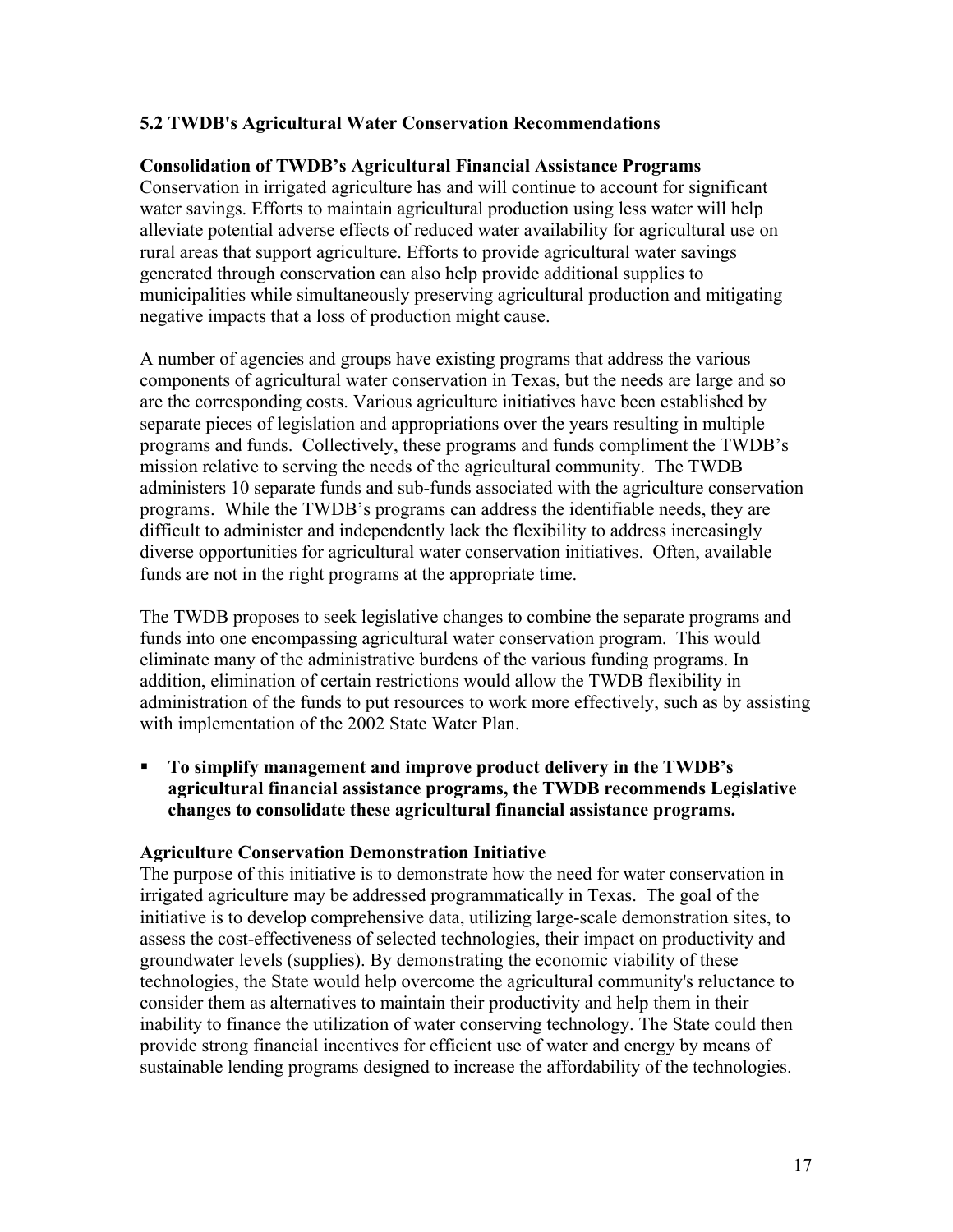**The TWDB recommends that the Legislature provide authorization for TWDB staff and funding to be used to implement the Agriculture Conservation Demonstration Initiative.** 

#### **2002 State Water Plan Agricultural Conservation Policy Recommendations**

In addition to the above, the following policy recommendations were brought forward by the TWDB regarding agricultural water conservation in the 2002 State Water Plan:

- **The Legislature should support and finance increased educational and technical assistance to implement advanced conservation technologies.**
- **The Legislature should consider creating new financing mechanisms to support agricultural water conservation in general, but especially to support the voluntary conversion of a portion of the water saved to provide water to other uses**.
- **The Legislature should support and finance implementation of efficient irrigation systems and research on crops and landscape plants that are drought and saline tolerant.**

# **5.3 TSSWCB's Agricultural Water Conservation Recommendations**

## **Water Conservation Technical Assistance**

Providing technical assistance to landowners and operators through SWCDs is an effective and successful program to implement water conservation practices in agricultural areas of the State. It is also an effective way to leverage funds from federal conservation programs, such as EQIP, which provide cost-share funds to implement conservation practices. However, much more technical assistance is needed to get the level of conservation implanted to meet the State's water conservation needs.

 **Expanding the funding for technical assistance would increase the level of water conservation implementation in agricultural uses.** 

# **Water Conservation Cost Share**

Sec. 201.302 of the Texas Agriculture Code authorizes the TSSWCB to provide costshare assistance to agricultural landowners and operators for water conservation practices. However, no funding has been provided for this purpose. The TSSWCB has a program infrastructure in place through its WQMP Program, which could be expanded to implement a similar cost-share program focused on enhancing water conservation. The voluntary cost-share program model has proven to be one of the more effective means to effect adoption of conservation practices by agricultural landowners and producers.

 **Funding a cost-share program to assist and encourage irrigators to adopt more efficient conservation technology would ensure the implementation of waterconserving practices.**